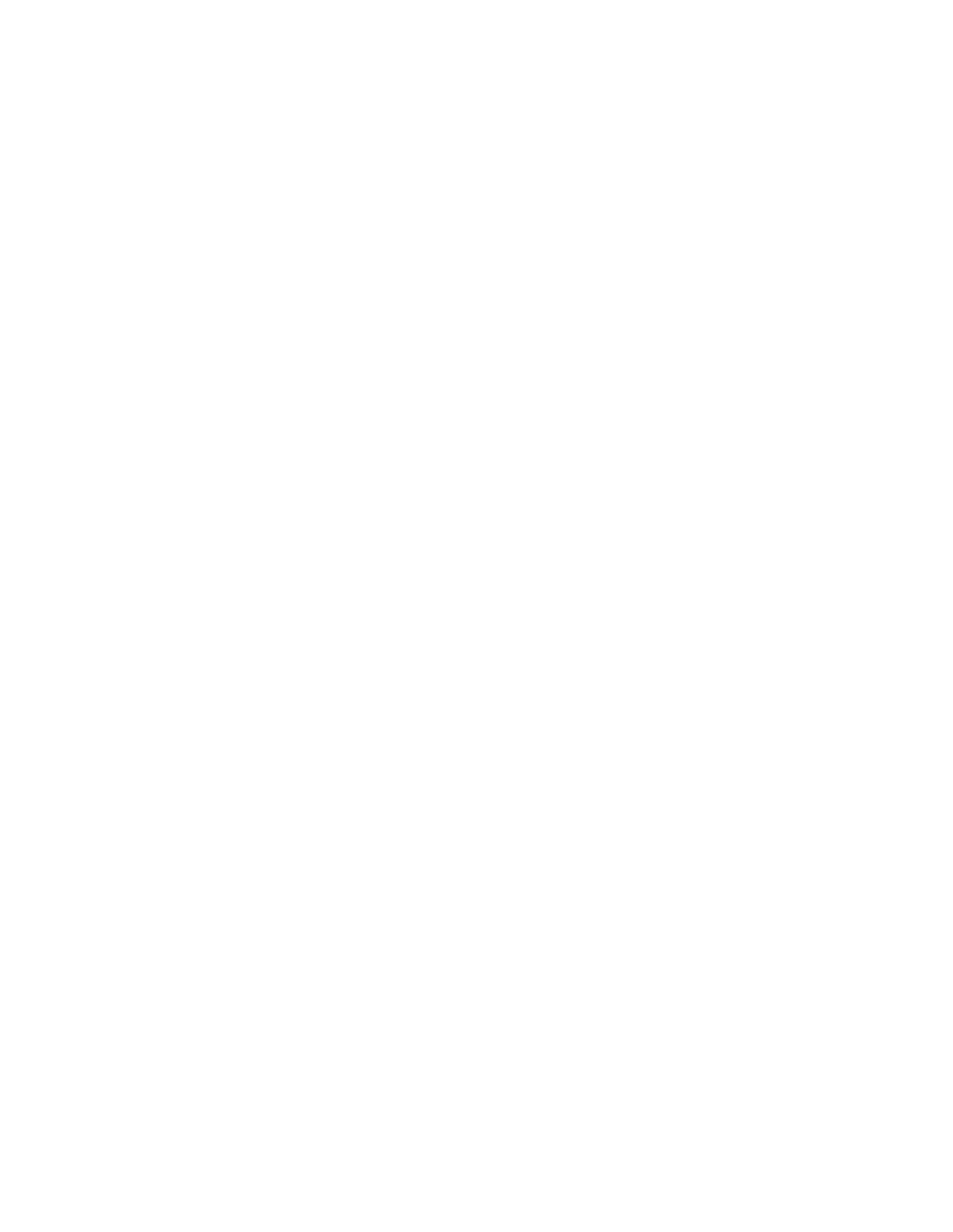**DEATHS AFTER RETIREMENT:** Since the System has minimal post-retirement mortality experience, the System uses the same mortality tables used for the Employees' Retirement System of Georgia. The RP-2000 Combined Mortality Table projected to 2025 with projection scale BB and set forward 2 years for both males and females is used for the period after retirement and for dependent beneficiaries. For the period after disability retirement, the RP-2000 Disabled Mortality Table projected to 2025 with projection scale BB and set back 7 years for males and set forward 3 years for females is used. There is a margin for future mortality improvement in the tables used by the System. Based on the results of the most recent experience study adopted by the Board on December 17, 2015, the numbers of expected future deaths are 9-12% less than the actual number of deaths that occurred during the study period for healthy retirees and disabled retirees. Representative values of the assumed annual rates of mortality for service retirements and beneficiaries are as follows:

| <b>Age</b> | Men    | Women  | Age | <b>Men</b> | Women  |
|------------|--------|--------|-----|------------|--------|
| 40         | 0.113% | 0.079% | 65  | 1.130%     | 0.899% |
| 45         | 0.161  | 0.123  | 70  | 1.870      | 1.528  |
| 50         | 0.247  | 0.187  | 75  | 3.215      | 2.522  |
| 55         | 0.425  | 0.292  | 80  | 5.516      | 4.163  |
| 60         | 0.699  | 0.492  | 85  | 9.563      | 7.124  |

**ADMINISTRATIVE EXPENSES:** Budgeted expenses for the fiscal year are added to the normal cost contribution.

**AMORTIZATION METHOD AND PAYROLL GROWTH ASSUMPTION:** Level percentage of payroll, assuming payroll will increase 3.25% per year.

**ASSET METHOD:** Market value.

**PERCENT MARRIED:** For members hired on and after July 1, 2012, 100% are assumed to be married. For these members and for members who have elected spouse coverage, husbands are assumed to be three years older than their wives.

**VALUATION METHOD:** Entry age actuarial cost method.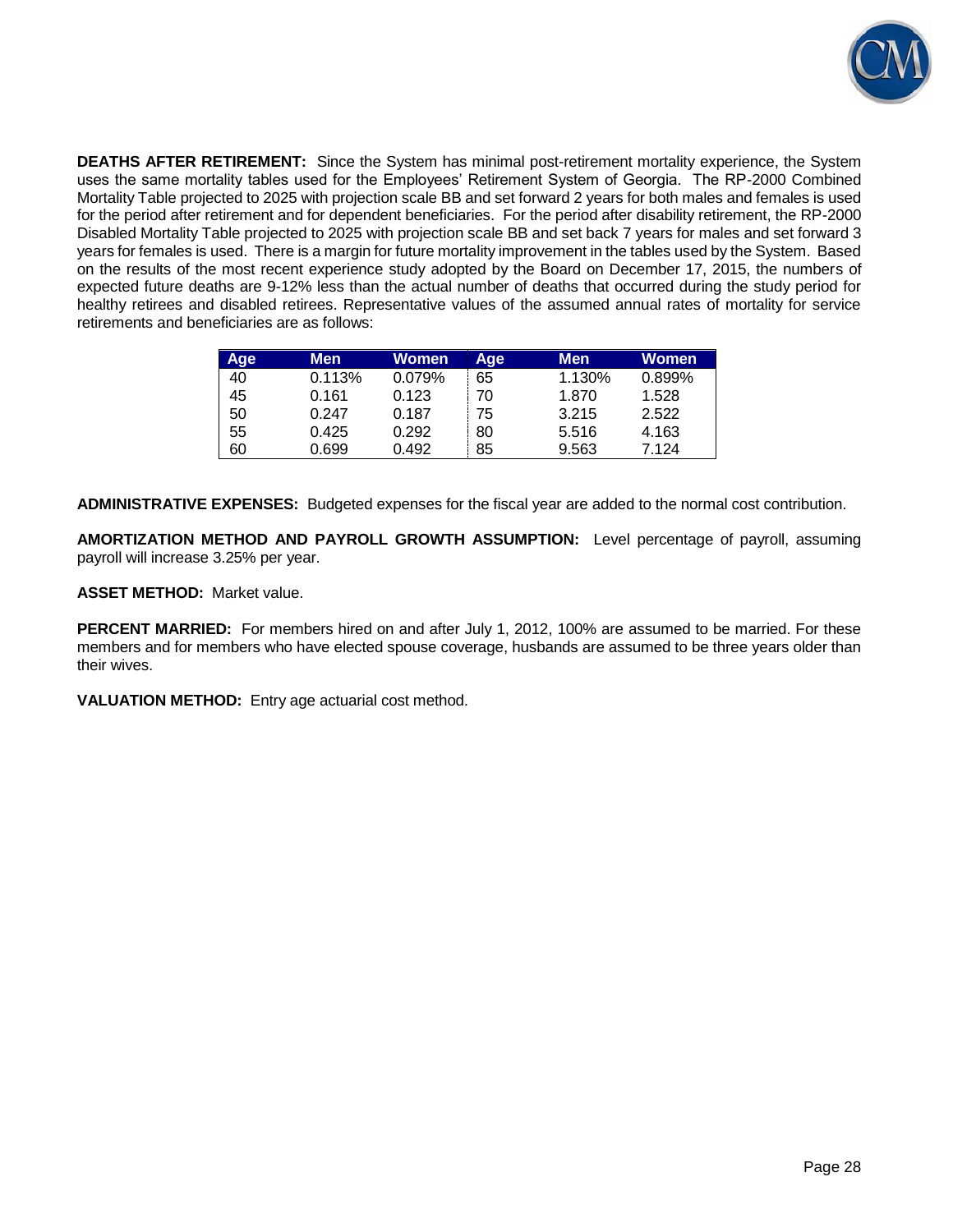

# **SCHEDULE F**

# **FUNDING POLICY OF THE JRS BOARD OF TRUSTEES**

The purpose of this Funding Policy is to state the overall objectives for the Georgia Judicial Retirement System (System), the benchmarks that will be used to measure progress in achieving those goals, and the methods and assumptions that will be employed to develop the benchmarks. It is the intent of the JRS Board of Trustees that the Funding Policy outlined herein will remain unchanged until the objectives below are met.

### **I. Funding Objectives**

The goal in requiring employer and member contributions to the System is to accumulate sufficient assets during a member's employment to fully finance the benefits the member is expected to receive throughout retirement. In meeting this objective, the System will strive to meet the following funding objectives:

- To develop a pattern of contribution rates expressed as a percentage of employer payroll and measured by valuations prepared in accordance with applicable State laws and the principles of practice prescribed by the Actuarial Standards Board.
- To maintain a stable funded ratio (ratio of actuarial value of assets to actuarial accrued liabilities) that reflects a trend of strong actuarial condition. The long-term objective is to maintain a 100% funded ratio; in the event that the funded ratio falls below 100%, the objective will be to obtain a 100% funded ratio over a reasonable period of future years.
- To maintain adequate asset levels to finance the benefits promised to members and monitor the future demand for liquidity.
- To promote intergenerational equity for taxpayers with respect to contributions required for the benefits provided by the System.

#### **II. Measures of Funding Progress**

To track progress in achieving the Board's funding objectives, the following measures will be determined annually as of the actuarial valuation date (with due recognition that a single year's results may not be indicative of long-term trends):

- **Funded Ratio** The funded ratio, defined as the actuarial value of assets divided by the actuarial accrued liability, should remain reasonably stable over time, before adjustments for changes in benefits, actuarial methods, and/or actuarial adjustments. The target funded ratio will be 100 percent. In the event that the funded ratio falls below 100%, the targeted funded ratio will be 100% within 20 years of the date the funded ratio first falls below 100%.
- **Future actuarial gains and losses**  The amortization period for actuarial gains and losses incurred in years following the June 30, 2013 valuation date shall not exceed 20 years beginning with the year after the gain or loss is incurred.
- **Stability of Employer Contribution Rates** The valuation methodology, including the amortization of any Unfunded Actuarial Accrued Liability (UAAL), would be expected to maintain reasonably stable contribution rates.

#### **III. Methods and Assumptions**

The annual actuarial valuations providing the measures to assess funding progress will utilize the actuarial methods and assumptions last adopted by the Board based upon the advice and recommendations of the actuary. These include the following primary methods and assumptions:

 The actuarial cost method used to develop the benchmarks will be the Entry Age Normal (EAN) actuarial cost method.